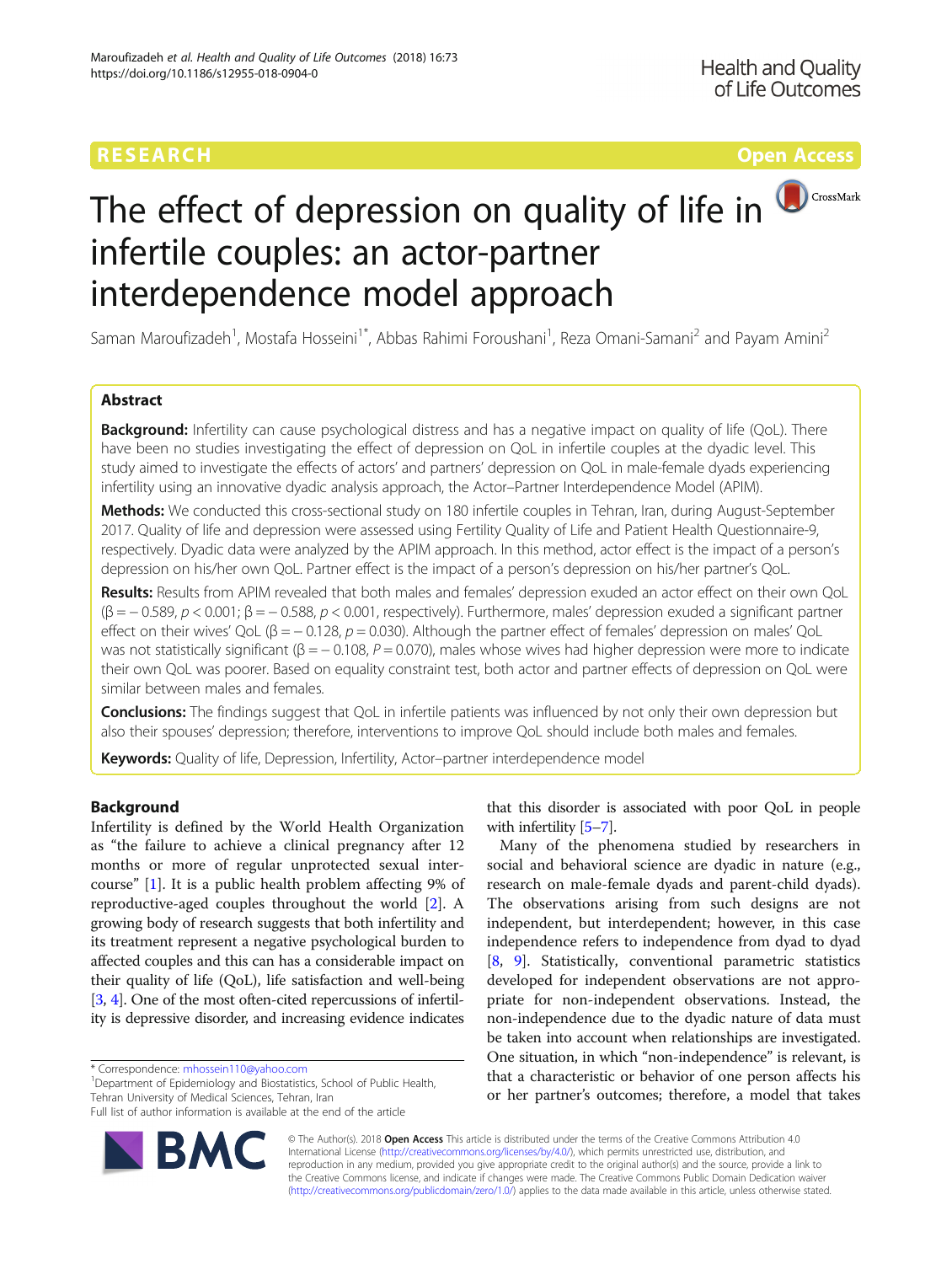non-independence into account is needed for an accurate analysis [\[9\]](#page-6-0). The Actor–Partner Independence Model (APIM), an innovative dyadic analysis approach, simultaneously estimates the effects of one's own characteristics and one's partner's characteristics on an outcome variable [[9\]](#page-6-0). The APIM approach uses the dyad, and not the individual, as the sampling unit and provides separate but simultaneous estimates of actor and partner effects [[9](#page-6-0)]. The actor effect assesses the degree to which one's outcome is influenced by one's own characteristics, whereas the partner effect assesses the degree to which a person's outcome is influenced by characteristics of the partner.

Most studies evaluating the relationships between depression and QoL in infertile couples use the individual as the unit of analysis [[10,](#page-6-0) [11](#page-6-0)]. Although valuable, these studies provide no information on the impact that partner depression has on individual QoL. In addition, since infertility is a shared couple problem, examining the impact of partner depression is especially relevant [\[12\]](#page-6-0). In other words, the male's/female's depression does not only influence his/her own QoL, but also his/her partner's QoL. Thus, the current study aimed to: (a) evaluate whether there were differences in the levels of depression and QoL between male and female dyads experiencing infertility; (b) use the APIM approach to elucidate and differentiate actor effects and partner effects of depression on QoL. In this study, we examine the following research hypotheses: (1) There is a significant difference between males and females' depression; (2) There is a significant difference between males and females' QoL; (3) One's level of depression is associated with his/her own level of QoL (actor effects); (4) One's level of depression is associated with his/her spouse's level of QoL (partner effects); (5) There is a significant difference between male and female actor effects of depression on QoL; (6) There is a significant difference between male and female partner effects of depression on QoL; (7) There is a significant difference between actor effect and partner effect separately for both males and females.

# Methods

#### Participants and study design

We conducted this cross-sectional study on infertile couples who were referred to the Infertility Treatment Center of Royan Institute, a referral center for infertility treatment in Tehran, Iran [[13](#page-6-0)]. The data were collected using a convenience sampling method between August to September 2017. The eligibility criteria in this study were as follows: (a) age > 18 years; (b) experiencing infertility; (c) willingness to take part in the study; (d) ability to read, write, and comprehend Persian. Infertile couples were asked to filled out the instruments without discussing their answers with each other. In total, 180 infertile couples agreed to take part in the study and filled out the instruments completely (response rate: 81.8%).

## Ethical consideration

This study was approved by the Ethics Committee of Tehran University of Medical Sciences, Tehran, Iran. The couples were informed of the aim of the study and of their right to refrain from participation and were assured of confidentiality and anonymity. Agreement to participate and a signed consent form were obtained from all infertile couples before data collection.

#### **Instruments**

## Fertility Quality of Life (FertiQoL)

FertiQoL is a disease-specific self-administered tool that assesses for QoL in people experiencing fertility problems [[14\]](#page-6-0). This scale consists of two modules: The Core FertiQoL and the Treatment FertiQoL. The Core FertiQoL module yields four subscales (Emotional, Mind-Body, Relational, and Social). Each subscale consists of 6 items and respondents answer each item using a 5-point Likert scale ranging from 0 to 4. The optional Treatment module, which assesses accessibility/quality of treatment and burden/tolerability of fertility treatment, was not used in the present study. Raw total scores as well as its subscales scores were scaled to range from 0 to 100, with higher score representing better QoL. The Persian version of the FertiQoL has shown adequate reliability and validity [\[15\]](#page-6-0). Internal consistency of the FertiQoL was high in the present study (Cronbach's  $\alpha$  = 0.905).

# Patient Health Questionnaire-9 (PHQ-9)

The PHQ-9 is a 9-item self-administered tool that assesses for depression based on the DSM-IV criteria for major depressive episode  $[16]$  $[16]$ . Respondents rate items on a 4-point Likert scale from 0 (not at all) to 3 (nearly every day) over the past two weeks. The total score ranges from 0 to 27, with high scores representing greater depression symptoms. Internal consistency of the PHQ-9 was high in the present study (Cronbach's α = 0.874).

# Statistical analysis

#### Preliminary analyses

Comparison of demographics characteristics, depression and QoL for males and females were performed via the McNemar test and paired sample t test. Pearson's correlation coefficient was calculated to investigate the bivariate relationship among the study variables.

# The Actor–Partner Interdependence Model (APIM)

The APIM with distinguishable dyads [\[9](#page-6-0)] was applied to examine the impact of males and females' depression on their own, as well as their spouse's QoL. Figure [1](#page-2-0) depicts the APIM of a male-female dyad in which there are two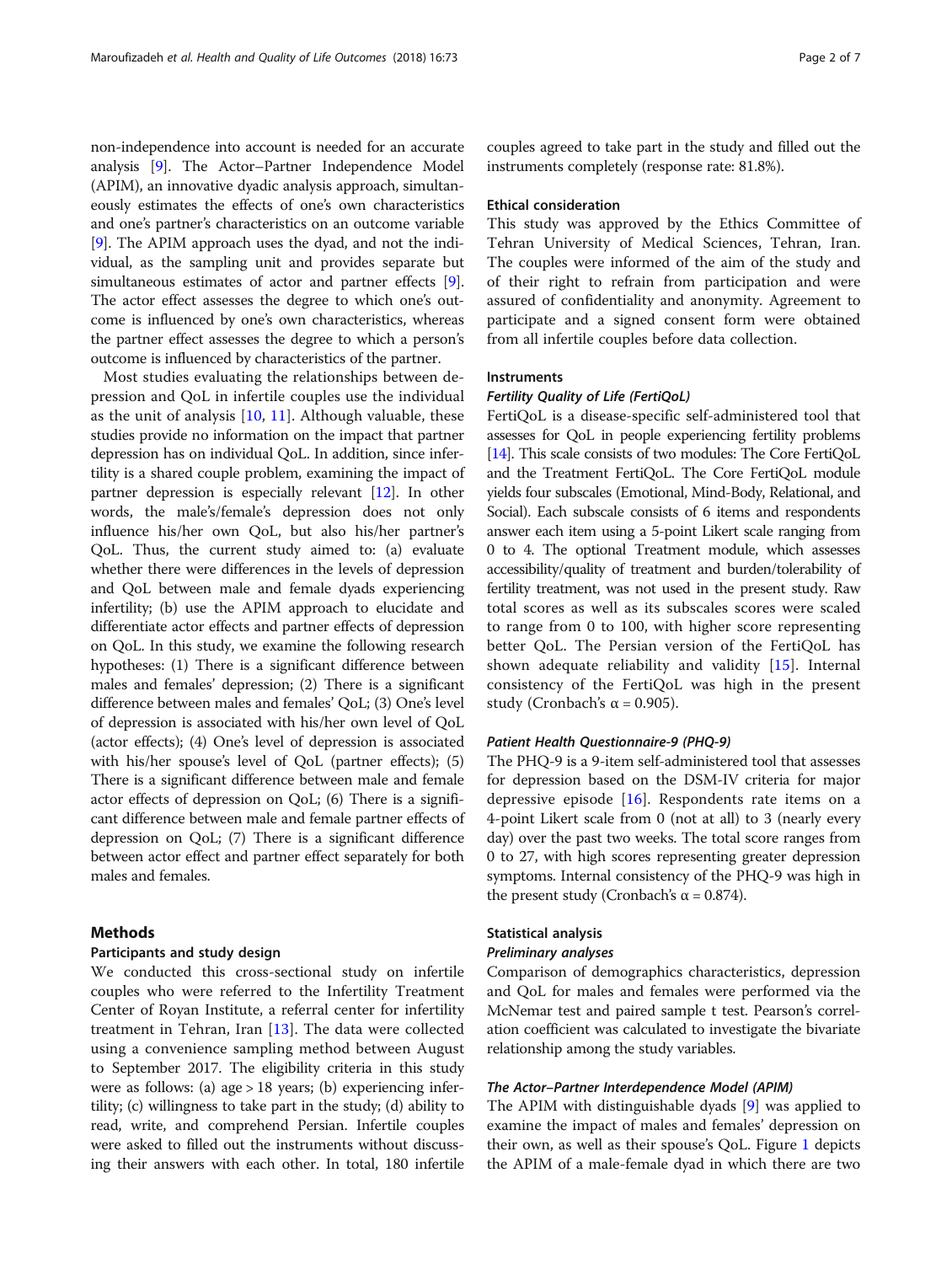<span id="page-2-0"></span>

variables from each in the dyad: depression (independent variable) and QoL (outcome variable). The male's level of QoL is affected by his own level of depression (actor effect,  $a_m$ ) and by female's depression (partner effect,  $p_{\rm mf}$ ). Similarly, the female's level of QoL is influenced by her own depression (actor effect,  $a_f$ ) and male's depression (partner effect,  $p_{fm}$ ).

There are also two important correlations in the model. First, the two independent variables might be correlated, shown by the curved line in Fig. 1, which might be due to a compositional effect. Second, the correlation between the error or residual terms  $(E_m$  and  $E_f$ ), which represents the non-independence beyond that explained by the model.

Three different methods can be used to estimate the APIM: pooled regression modeling, multilevel modeling, and structural equation modeling (SEM). As recommended by Kenny et al. [[9\]](#page-6-0), SEM with distinguishable dyads is the simplest data analytic method for estimating the APIM. The SEM approach involves estimating the APIM parameters as they appear in the model presented in Fig. 1. According to the dyad-level structure, two linear equations are as follows:

$$
Y_m = a_m X_m + p_{mf} X_f + E_m,
$$
  

$$
Y_f = a_f X_f + p_{fm} X_m + E_f,
$$

where  $Y_m$  is the male's QoL,  $Y_f$  is the female's QoL,  $X_m$ is the male's depression, and  $X_f$  is the female's depression. Because the dyad is the unit of analysis, the sample size in this analysis is the number of couples (which is 180 in this study).

A valuable aspect of the SEM approach is that it allows model constraints to be placed and tested in the APIM framework. For example, it can test whether the male's actor effect is equal to the female's actor effect  $(a_m = a_f)$ and then measuring the degree to which this constraint significantly worsens the model fit [[9,](#page-6-0) [17](#page-6-0)]. To test for this gender difference, an equality constraint test was used by the examination of the chi-square difference test. If this test is statistically significant, then that indicates that the actor effects for males and females cannot be the same.

To compute a  $\chi^2$  difference test, the difference of the  $\chi^2$ values of the two models (constrained and unconstrained models) in question is taken as well as the difference of the degrees of freedom.

$$
\chi^2_{\text{ diff}} = \chi^2_{\text{constrained}} - \chi^2_{\text{unconstrained}}
$$
  
df<sub>diff</sub> = df<sub>constrained</sub>-df<sub>unconstrained</sub>

All statistical tests were two-sided and a P-value < 0.05 was considered statistically significant.

## Statistical software

All preliminary analyses were carried out using IBM SPSS Statistics for Windows, Version 22.0 (IBM Crop., Armonk, NY, USA), and APIM analysis was carried out using Mplus software version 6.12 (Muthén & Muthén, Los Angeles, CA, USA).

#### Results

# Characteristics of the male and female dyads

Table [1](#page-3-0) presents the demographic and clinical characteristics of the infertile couples. The males, on average, were 3.77 years older than females (t  $_{(179)}$  = 11.94, P < 0.001), but had a similar education level as females  $(\chi^2_{(1)} = 0,$  $P = 1.000$ ). The mean duration of marriage and infertility were  $6.72 \pm 3.94$  and  $4.83 \pm 3.61$  years, respectively. Infertility was due to a male or female factor in 45.0 and 17.2% of dyads, respectively. In 12.8%, both male and female factors were observed, and 25.0% of couples had unexplained infertility. Majority of the couples had primary infertility (74.4%), and no history of abortion (77.8%) and 47.2% of them had experienced at least one failure in previous assisted reproductive technology treatments.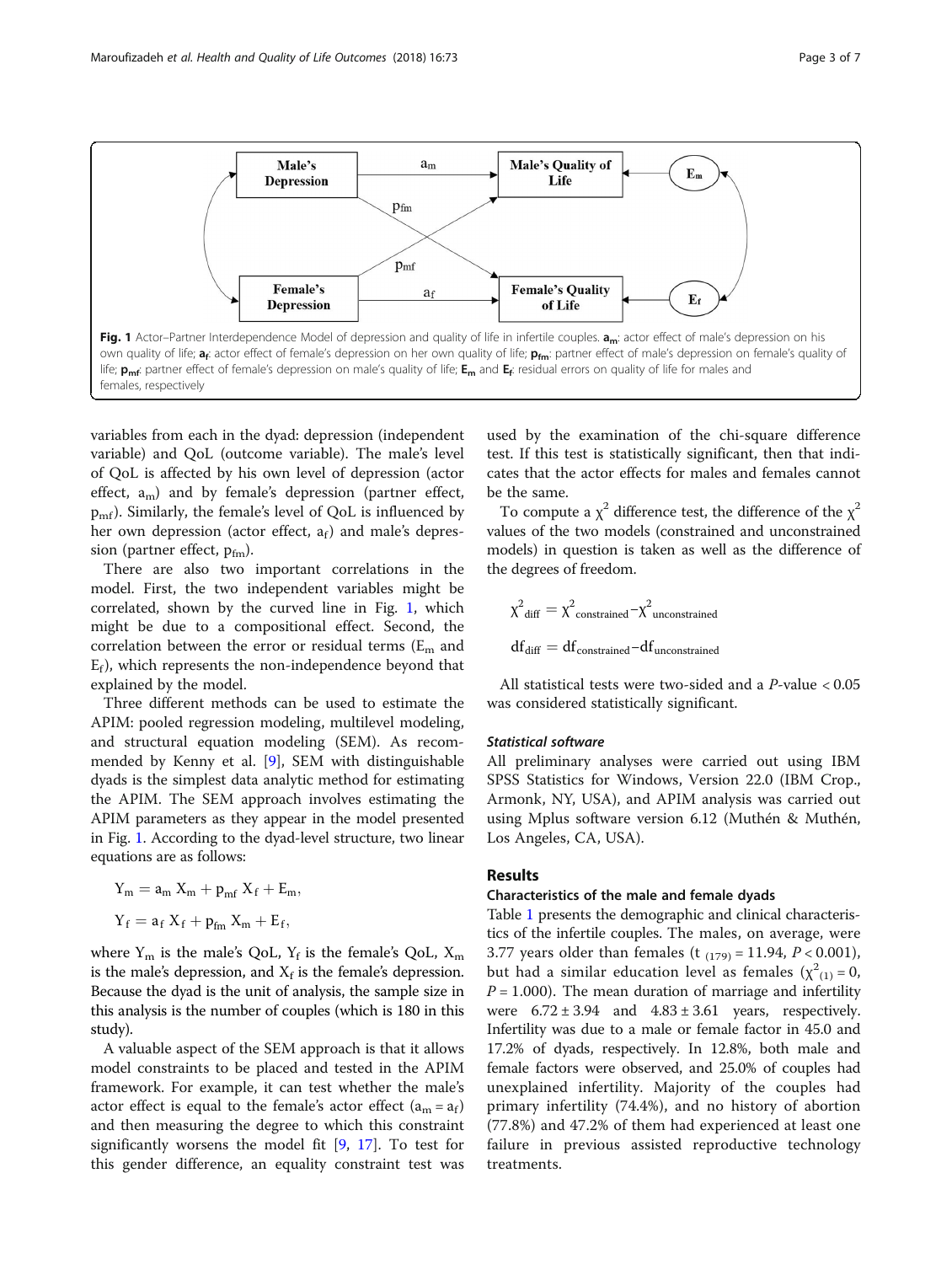<span id="page-3-0"></span>Table 1 Demographic and clinical characteristics of the male

| and female dyads ( $n = 180$ couples)             |                  |                  |                     |         |  |  |  |
|---------------------------------------------------|------------------|------------------|---------------------|---------|--|--|--|
|                                                   | Male             | Female           | Test statistic      | P       |  |  |  |
| Age (years),<br>$mean \pm SD$                     | $34.31 \pm 5.01$ | $30.54 \pm 5.39$ | $t_{(179)} = 11.94$ | < 0.001 |  |  |  |
| Educational level,<br>n(%)                        |                  |                  | $x^2_{(1)}=0$       | 1.000   |  |  |  |
| Non-academic                                      | 96 (53.3)        | 95 (52.8)        |                     |         |  |  |  |
| Academic                                          | 84 (46.7)        | 85 (47.2)        |                     |         |  |  |  |
| Duration of marriage<br>(years), mean $\pm$ SD    | $6.72 \pm 3.94$  |                  |                     |         |  |  |  |
| Duration of infertility<br>(years), mean $\pm$ SD | $4.83 \pm 3.61$  |                  |                     |         |  |  |  |
| Cause of infertility, n (%)                       |                  |                  |                     |         |  |  |  |
| Male factor                                       | 81 (45.0)        |                  |                     |         |  |  |  |
| Female factor                                     | 31 (17.2)        |                  |                     |         |  |  |  |
| <b>Both</b>                                       | 23 (12.8)        |                  |                     |         |  |  |  |
| Unexplained                                       | 45 (25.0)        |                  |                     |         |  |  |  |
| Failure of previous treatment, n (%)              |                  |                  |                     |         |  |  |  |
| <b>No</b>                                         | 95 (52.8)        |                  |                     |         |  |  |  |
| Yes                                               | 85 (47.2)        |                  |                     |         |  |  |  |
| History of abortion,<br>n(%)                      |                  |                  |                     |         |  |  |  |
| <b>No</b>                                         | 140 (77.8)       |                  |                     |         |  |  |  |
| Yes                                               | 40 (22.2)        |                  |                     |         |  |  |  |
| Type of infertility, n (%)                        |                  |                  |                     |         |  |  |  |
| Primary                                           | 134 (74.4)       |                  |                     |         |  |  |  |
| Secondary                                         | 46 (25.6)        |                  |                     |         |  |  |  |

SD Standard Deviation

Quality of life and depression in male and female dyads

As presented in Table 2, females' depression was higher than their husbands (t(179) = 3.61,  $P < 0.001$ ). On average, the mean total FertiQoL score of females was 5.5 lower than that of males  $(t(179) = 4.09, P < 0.001)$ . In addition, regarding the subscales of the FertiQoL, females significantly scored lower than their husband on all domains of FertiQoL, except for the Social domain.

Table 2 Comparisons between male and female quality of life and depression scores ( $n = 180$  couples)

|                      | Male            | Female          | $t_{(179)}$ | P       |
|----------------------|-----------------|-----------------|-------------|---------|
| Depression           | $4.82 + 5.47$   | $6.76 + 5.78$   | 3.61        | < 0.001 |
| Total FertiOoL Score | $72.89 + 15.94$ | $67.36 + 16.11$ | 4.09        | < 0.001 |
| Emotional            | $67.34 + 22.19$ | $56.16 + 22.33$ | 5.68        | < 0.001 |
| Mind/Body            | $74.07 + 20.00$ | $67.31 + 19.74$ | 397         | < 0.001 |
| Relational           | $80.12 + 16.51$ | $77.08 + 17.33$ | 218         | 0.031   |
| Social               | $70.05 + 17.10$ | $68.89 + 18.74$ | 0.71        | 0.476   |

FertiQoL Fertility Quality of Life

As shown in Table [3](#page-4-0), males' depression was correlated with both their own total FertiQoL score ( $r = -0.608$ ,  $P < 0.001$ ) and female' total FertiQoL score ( $r = -0.232$ ,  $P = 0.002$ ). Females' depression was also correlated with both their own total FertiQoL score  $(r = -0.611, P < 0.001)$ 

Impact of depression on quality of life at the dyadic level The APIM results showed that the male's depression as well as female's depression exerted an actor effect on their own total QoL score (β = − 0.589, p < 0.001; β = − 0.588,  $p < 0.001$ , respectively). The same results were also found for all subscales of FertiQoL (Table [4\)](#page-4-0).

and males' total FertiQoL score  $(r = -0.212, P = 0.004)$ .

With regard to partner effects, however, only the male's depression has a significant partner effect on female's QoL ( $\beta$  = -0.128,  $p$  = 0.030). Although the partner effect of female's depression on male's QoL was not statistically significant ( $\beta$  = -0.108, P = 0.070), males whose wives had higher depression were more likely to indicate their own QoL was poorer. Regarding the subscales of the FertiQoL, only the partner effects of male's depression on Mind/ Body and Relational subscale scores were statistically significant (β = - 0.118,  $p = 0.047$ ; β = - 0.182,  $p = 0.010$ , respectively) (Table [4](#page-4-0)).

The equality constraint tests were done to compare actor effects as well as partner effects between males and females, through the examination of the chi-square difference test. Constraining the actor effects to be equal did not significantly worsen the model fit  $(\chi^2(1) = 0.09,$  $P = 0.759$ , indicating that the actor effects of depression on QoL were similar for males and females. The same results were also obtained for the partner effects  $(\chi^2(1) =$ 0.10,  $P = 0.746$ ). We also tested the difference between actor effect and partner effect separately for male and female. For male participants, constraining the actor effect and partner effect to be equal does significantly worsen the model fit  $(\chi2(1) = 27.60, P < 0.001)$ , indicating that the actor effect of depression on QoL is larger than the partner effect of depression on QoL. The same results were also obtained for the female participants  $(\chi^2(1) =$ 22.09,  $P < 0.001$ ).

# **Discussion**

To the best of our knowledge, this is the first study to apply the APIM approach to evaluate the impact of actor and partner depression on QoL in couples experiencing infertility. Although the majority of studies examining psychological distress and QoL both in infertile and fertile couples have focused on the impact of actor depression on QoL, there are growing calls to examine the partner effect of these variables.

As anticipated, females' depression was higher than their husbands, suggesting that females tend to be more affected by infertility problem than males. This finding is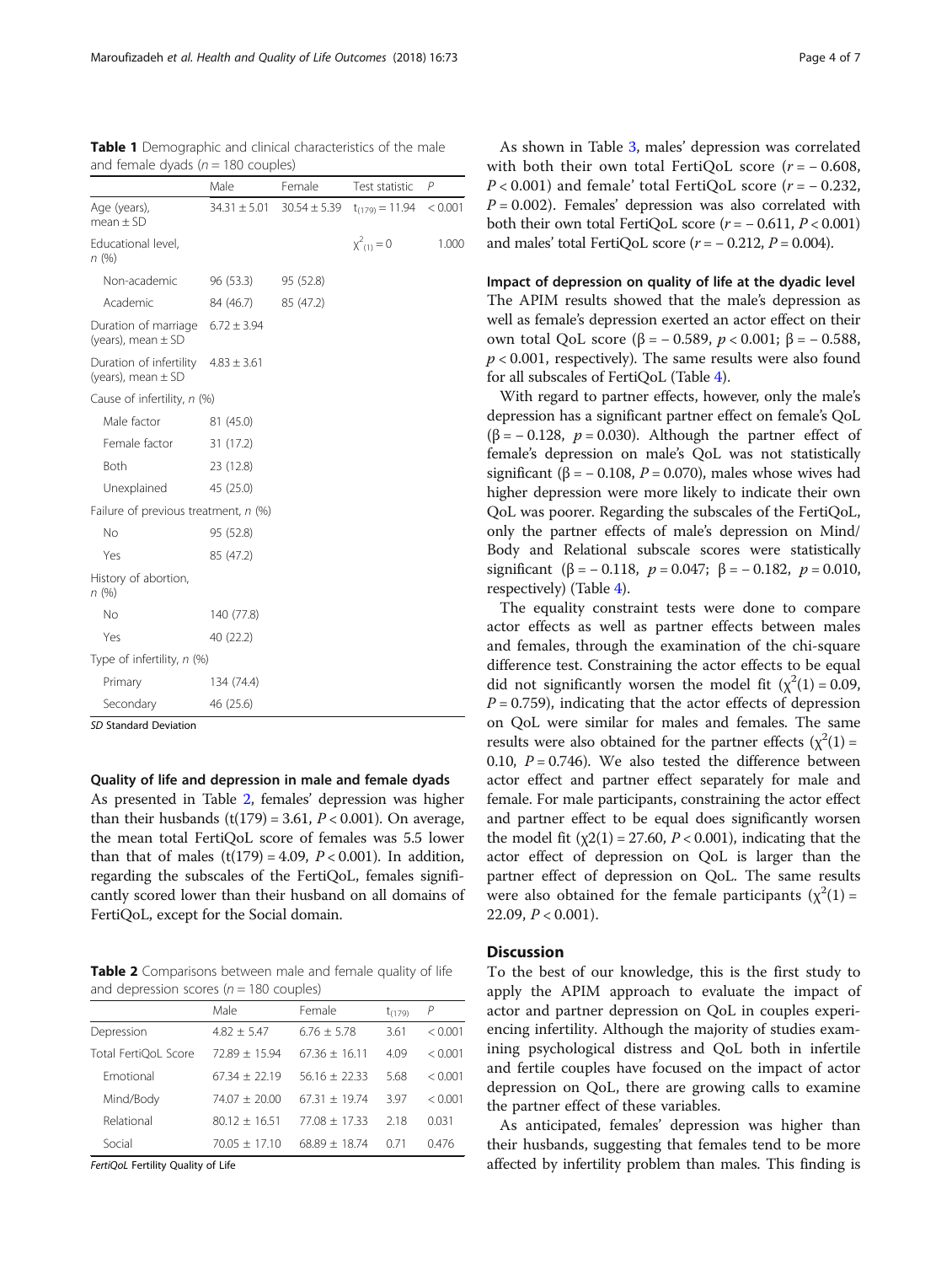|                    |            | $\overline{2}$ | 3         | 4         | 5         | 6         | 7          | 8         | 9         | 10        | 11        | 12 |
|--------------------|------------|----------------|-----------|-----------|-----------|-----------|------------|-----------|-----------|-----------|-----------|----|
| Male               |            |                |           |           |           |           |            |           |           |           |           |    |
| 1. Depression      |            |                |           |           |           |           |            |           |           |           |           |    |
| 2. Quality of life | $-0.61***$ |                |           |           |           |           |            |           |           |           |           |    |
| 3. Emotional       | $-0.53***$ | $0.91***$      |           |           |           |           |            |           |           |           |           |    |
| 4. Mind/Body       | $-0.59***$ | $0.90***$      | $0.82***$ |           |           |           |            |           |           |           |           |    |
| 5. Relational      | $-0.34***$ | $0.69***$      | $0.47***$ | $0.46***$ |           |           |            |           |           |           |           |    |
| 6. Social          | $-0.55***$ | $0.83***$      | $0.67***$ | $0.67***$ | $0.46***$ |           |            |           |           |           |           |    |
| Female             |            |                |           |           |           |           |            |           |           |           |           |    |
| 7. Depression      | $0.18*$    | $-0.21***$     | $-0.17*$  | $-0.22**$ | $-0.15*$  | $-0.17*$  |            |           |           |           |           |    |
| 8. Quality of life | $-0.23**$  | $0.36***$      | $0.36***$ | $0.32***$ | $0.23***$ | $0.28***$ | $-0.61***$ |           |           |           |           |    |
| 9. Emotional       | $-0.12$    | $0.25***$      | $0.30***$ | $0.23***$ | 0.08      | $0.19*$   | $-0.58***$ | $0.89***$ |           |           |           |    |
| 10. Mind/Body      | $-0.22**$  | $0.34***$      | $0.33***$ | $0.34***$ | $0.18*$   | $0.27***$ | $-0.61***$ | $0.88***$ | $0.80***$ |           |           |    |
| 11. Relational     | $-0.22**$  | $0.31***$      | $0.27***$ | $0.20**$  | $0.39***$ | $0.19***$ | $-0.25***$ | $0.63***$ | $0.36***$ | $0.37***$ |           |    |
| 12. Social         | $-0.21***$ | $0.30***$      | $0.30***$ | $0.27***$ | 0.15      | $0.27***$ | $-0.54***$ | $0.86***$ | $0.70***$ | $0.69***$ | $0.44***$ |    |

<span id="page-4-0"></span>**Table 3** Correlations coefficients among depression and quality of life in male and female dyads ( $n = 180$  couples)

 $**p* < 0.01; ***p* < 0.01; ****p* < 0.001$ 

in accordance with the results of previous studies [\[18,](#page-6-0) [19](#page-6-0)]. However, in two studies conducted in Iran [[20](#page-6-0)] and Turkey [\[21\]](#page-6-0), depression was unrelated to sex. In keeping with previous studies [[22](#page-6-0)–[27\]](#page-6-0), females scored lower than their husbands on QoL. In other words, females' QoL may be more considerably influenced by infertility problem than their husbands.

Based on correlational analysis, high correlation coefficients between males and females' scores were observed. These confirm that male and female's scores were adequately related to be deemed statistically nonindependent, and so APIM approach would be more appropriate than conventional statistics.

Consistent with previous studies [\[5](#page-5-0)–[7\]](#page-6-0), the present study showed the considerable actor effect of depression on QoL. In other words, the greater level of depression that is experienced by either males or females with infertility contributes to poorer QoL for each individual.

**Table 4** Actor and partner effects of depression on quality of life in infertile couples ( $n = 180$  couples)

|                      | Male            |       |         | Female          |       |         |  |
|----------------------|-----------------|-------|---------|-----------------|-------|---------|--|
|                      | $\beta$ (SE)    |       | P       | $\beta$ (SE)    | t     | P       |  |
| Total FertiQoL score |                 |       |         |                 |       |         |  |
| Actor's depression   | $-0.589(0.049)$ | 12.06 | < 0.001 | $-0.588(0.049)$ | 12.10 | < 0.001 |  |
| Partner's depression | $-0.108(0.059)$ | 1.81  | 0.070   | $-0.128(0.059)$ | 2.17  | 0.030   |  |
| Emotional            |                 |       |         |                 |       |         |  |
| Actor's depression   | $-0.521(0.055)$ | 9.51  | < 0.001 | $-0.573(0.051)$ | 11.21 | < 0.001 |  |
| Partner's depression | $-0.075(0.064)$ | 1.18  | 0.238   | $-0.023(0.062)$ | 0.37  | 0.713   |  |
| Mind/Body            |                 |       |         |                 |       |         |  |
| Actor's depression   | $-0.570(0.050)$ | 11.31 | < 0.001 | $-0.588(0.049)$ | 12.07 | < 0.001 |  |
| Partner's depression | $-0.115(0.060)$ | 1.91  | 0.057   | $-0.118(0.059)$ | 1.99  | 0.047   |  |
| Relational           |                 |       |         |                 |       |         |  |
| Actor's depression   | $-0.324(0.067)$ | 4.82  | < 0.001 | $-0.218(0.070)$ | 3.10  | 0.002   |  |
| Partner's depression | $-0.097(0.071)$ | 1.38  | 0.168   | $-0.182(0.071)$ | 2.57  | 0.010   |  |
| Social               |                 |       |         |                 |       |         |  |
| Actor's depression   | $-0.538(0.053)$ | 10.06 | < 0.001 | $-0.518(0.055)$ | 9.49  | < 0.001 |  |
| Partner's depression | $-0.076(0.063)$ | 1.21  | 0.227   | $-0.120(0.063)$ | 1.90  | 0.057   |  |

SE Standard Error, FertiQoL Fertility Quality of Life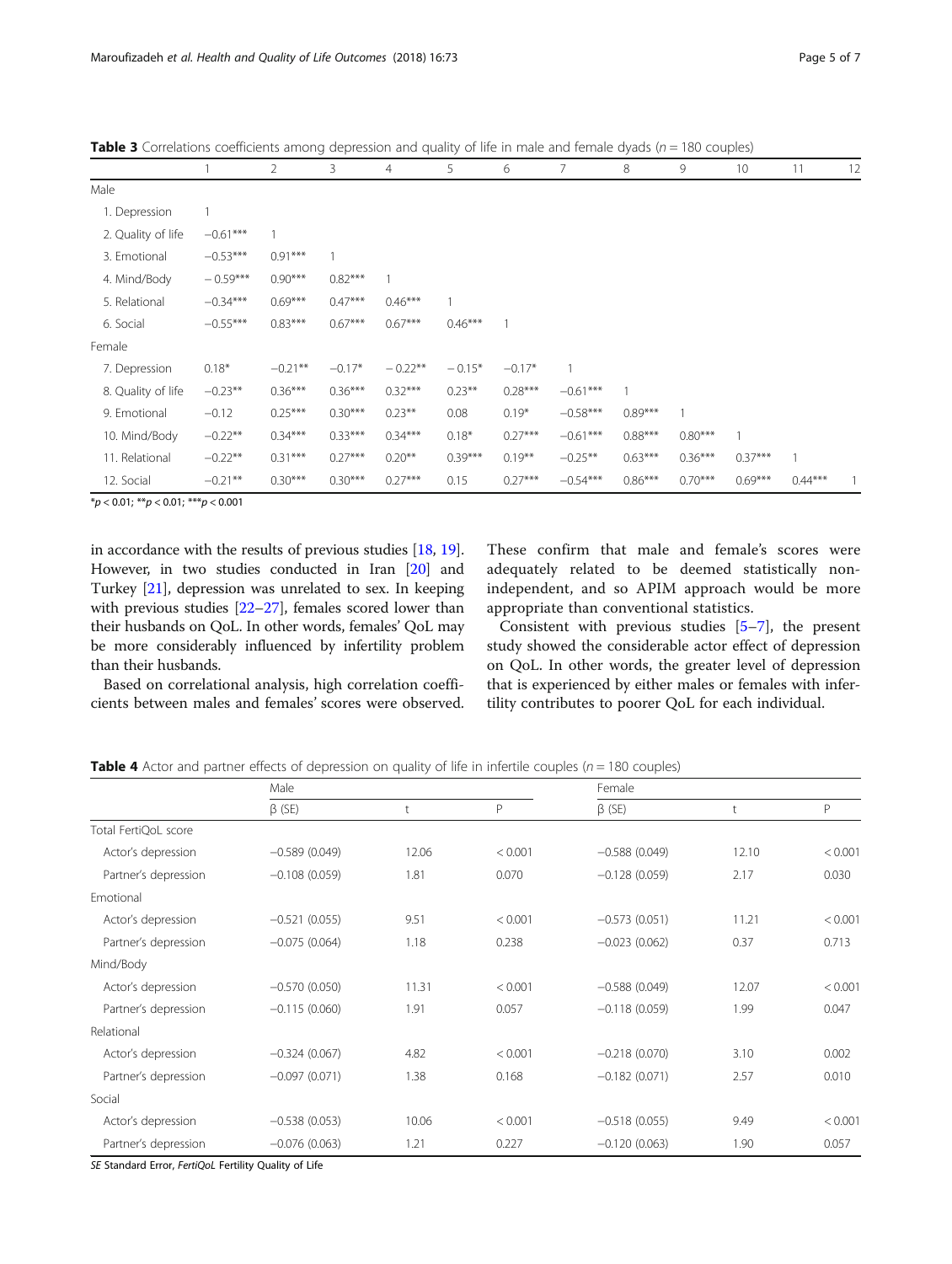<span id="page-5-0"></span>The key result of the present study was the link between an individual's depression and his/her spouse's QoL. In accordance with our expectation, we observed that male's depression negatively impacted female's QoL. Contrary to our expectation, our study does not demonstrate a strong partner effect of females' depression on their husbands' QoL, although this effect was marginally significant, with  $P = 0.070$ .

As mentioned, these results again indicate that infertility and its treatment is shared problem, and so assessing couples from a system perspective can improve the knowledge of psychosocial complexity of infertility and enable health care professionals to develop interventions that help infertile couple manage psychological and social barriers to infertility and its treatment.

Our findings show that both actor and partner effects of depression on QoL were similar for males and females. Although the levels of depression differed between males and females, the associations between depression and QoL were not substantially different between males and females. This finding may indicate that both members of infertile couples share a similar mechanism through which depression influences QoL.

The current study has several limitations that should be mentioned. First, the generalization of the results may be affected by the relatively small sample size and single-center study design. Second, these results were found in a sample of Iranian infertile couples, and therefore may not generalize to other populations with different cultural experience. Third, another limitation of this study is the presence of multicollinearity. The PHQ-9 and FertiQoL tools we have used are significantly correlated, so in some way we are measuring very similar psychological adjustment constructs. Fourth, interactions that might exist between variables were not included in the models. Fifth, because of the cross-sectional nature of the study design, causal inferences between QoL and depression cannot be made. Sixth, this study is based on selfreported data that may be prone to social desirability bias.

# Conclusion

In spite of these limitations, the present study has yielded valuable information regarding the actors and partner effects of depression on QoL in male-female dyads experiencing infertility problems. The findings document that both actor and partner effects of depression on QoL are present in infertile couples, supporting the idea that a person's depression can impact not only their own QoL but also his/her partner's QoL. Moreover, interventions to reduce depression and to improve QoL should include both males and females. More complex studies in diverse populations and settings, particularly integrating mediation and/or moderation effects, are required to understand the relationship between depression and QoL.

#### Abbreviations

APIM: Actor-Partner Interdependence Model; FertiQoL: Fertility Quality of Life; PHQ-9: Patient Health Questionnaire-9; QoL: Quality of Life; SEM: Structural Equation Modeling

#### Acknowledgements

The authors express their gratitude to the infertile couples who participated in this study and to the Royan Institute, Tehran, Iran for its kind cooperation in data collection.

#### Funding

This research did not receive any specific grant from any agency in the public, commercial, or not-for-profit sector.

#### Availability of data and materials

The datasets used and/or analyzed during the current study available from the corresponding author on reasonable request.

#### Authors' contributions

SM: Study design and conception, data analysis and interpretation, and manuscript writing; MH: Study design and conception, data analysis, and manuscript writing; ARF: Study design and conception, manuscript editing; ROS: Study design and conception, data acquisition, data interpretation, and manuscript editing; PA: Study design and conception, data acquisition, and manuscript editing. All authors approved the final version of the manuscript for submission.

#### Ethics approval and consent to participate

The Ethics Committee of Tehran University of Medical Sciences, Tehran, Iran, approved this study. Agreement to participate and a signed consent form were obtained from all infertile couples before data collection.

#### Competing interests

The authors declare that they have no competing interests.

#### Publisher's Note

Springer Nature remains neutral with regard to jurisdictional claims in published maps and institutional affiliations.

#### Author details

<sup>1</sup>Department of Epidemiology and Biostatistics, School of Public Health, Tehran University of Medical Sciences, Tehran, Iran. <sup>2</sup>Department of Epidemiology and Reproductive Health, Reproductive Epidemiology Research Center, Royan Institute for Reproductive Biomedicine, ACECR, Tehran, Iran.

#### Received: 22 October 2017 Accepted: 17 April 2018 Published online: 24 April 2018

#### References

- 1. Zegers-Hochschild F, Adamson GD, de Mouzon J, Ishihara O, Mansour R, Nygren K, Sullivan E, Van der Poel S, International Committee for Monitoring Assisted Reproductive Technology, World Health Organization. The international committee for monitoring assisted reproductive technology (ICMART) and the world health organization (WHO) revised glossary on ART terminology, 2009. Fertil Steril. 2009;92(5):1520–4.
- 2. Boivin J, Bunting L, Collins JA, Nygren KG. International estimates of infertility prevalence and treatment-seeking: potential need and demand for infertility medical care. Hum Reprod. 2007;22(6):1506–12.
- 3. Maroufizadeh S, Ghaheri A, Samani RO, Ezabadi Z. Psychometric properties of the satisfaction with life scale (SWLS) in Iranian infertile women. Int J Reprod Biomed. 2016;14(1):57–62.
- 4. Chachamovich JR, Chachamovich E, Ezer H, Fleck MP, Knauth D, Passos EP. Investigating quality of life and health-related quality of life in infertility: a systematic review. J Psychosom Obstet Gynaecol. 2010;31(2):101–10.
- 5. Maroufizadeh S, Ghaheri A, Omani Samani R. Factors associated with poor quality of life among Iranian infertile women undergoing IVF. Psychol Health Med. 2017;22(2):145–51.
- 6. Aarts J, van Empel I, Boivin J, Nelen W, Kremer J, Verhaak C. Relationship between quality of life and distress in infertility: a validation study of the Dutch FertiQoL. Hum Reprod. 2011;26(5):1112–8.